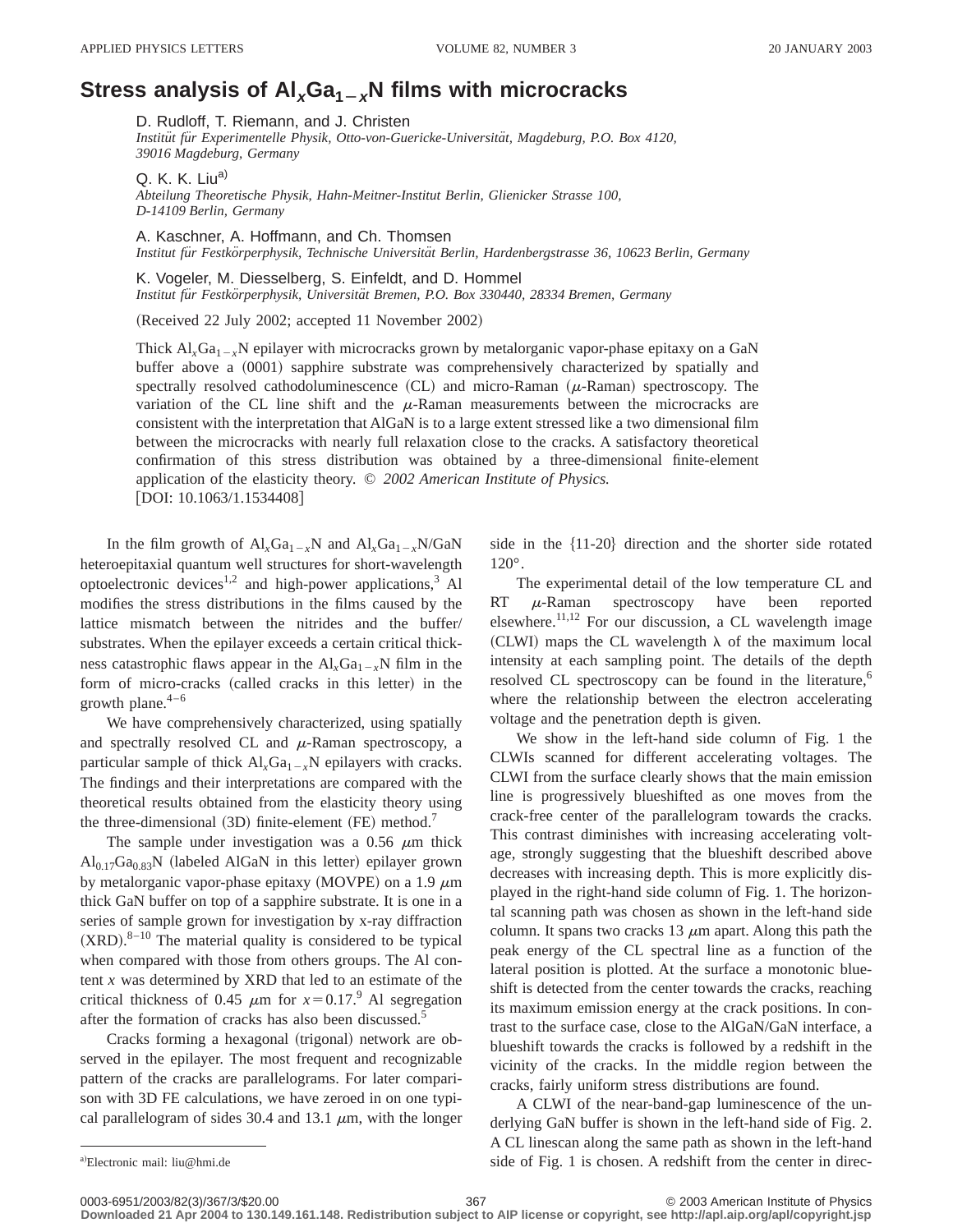

FIG. 1. (Color) Left-hand side: CLWIs of the AlGaN film for different electron accelerating voltages. Center: FE results at different depths. Right-hand side: Comparison of the CLWIs along the line scan with the converted results from FE calculations (solid lines).

tion to the cracks and a strong blueshift near the crack are observed, right-hand side column of Fig. 2.

We performed a stress analysis of the sample with elasticity theory using the FE method. We will show that the CL wavelength shifts are strongly correlated with the stress distributions obtained from 3D FE calculations.



FIG. 2. (Color) Left-hand side: CLWIs of the GaN buffer. Right-hand side: comparison of the stresses along the line scan with the stresses from FE calculations (solid lines).

The sample size for the FE simulation has dimensions specified earlier, with the cracks penetrating as far as the AlGaN/GaN interface, although the crack depth is not known experimentally. The nodes of the FEs that are on the sidefaces (only in GaN, in our construction) of the theoretical sample in Fig. 3 obey periodic boundary conditions. We have taken the anisotropic moduli of elasticity from the literature.<sup>13</sup> Without loss of accuracy, one could assume that AlGaN has the same moduli of elasticity as GaN.

The effective lattice mismatch parameters between the sapphire/GaN,  $(a_{\text{sapphire}} - a_{\text{GaN}})/a_{\text{GaN}}$ , and GaN/AlGaN,  $(a_{\text{GaN}}-a_{\text{AlGaN}})/a_{\text{AlGaN}}$ , are adjusted to be  $-0.04\%$  and 0.26%, respectively. These implicitly encompass the effects



FIG. 3. (Color) Overview of the results from FE simulation of the stresses in

the AlGaN film and the GaN buffer. **Downloaded 21 Apr 2004 to 130.149.161.148. Redistribution subject to AIP license or copyright, see http://apl.aip.org/apl/copyright.jsp**